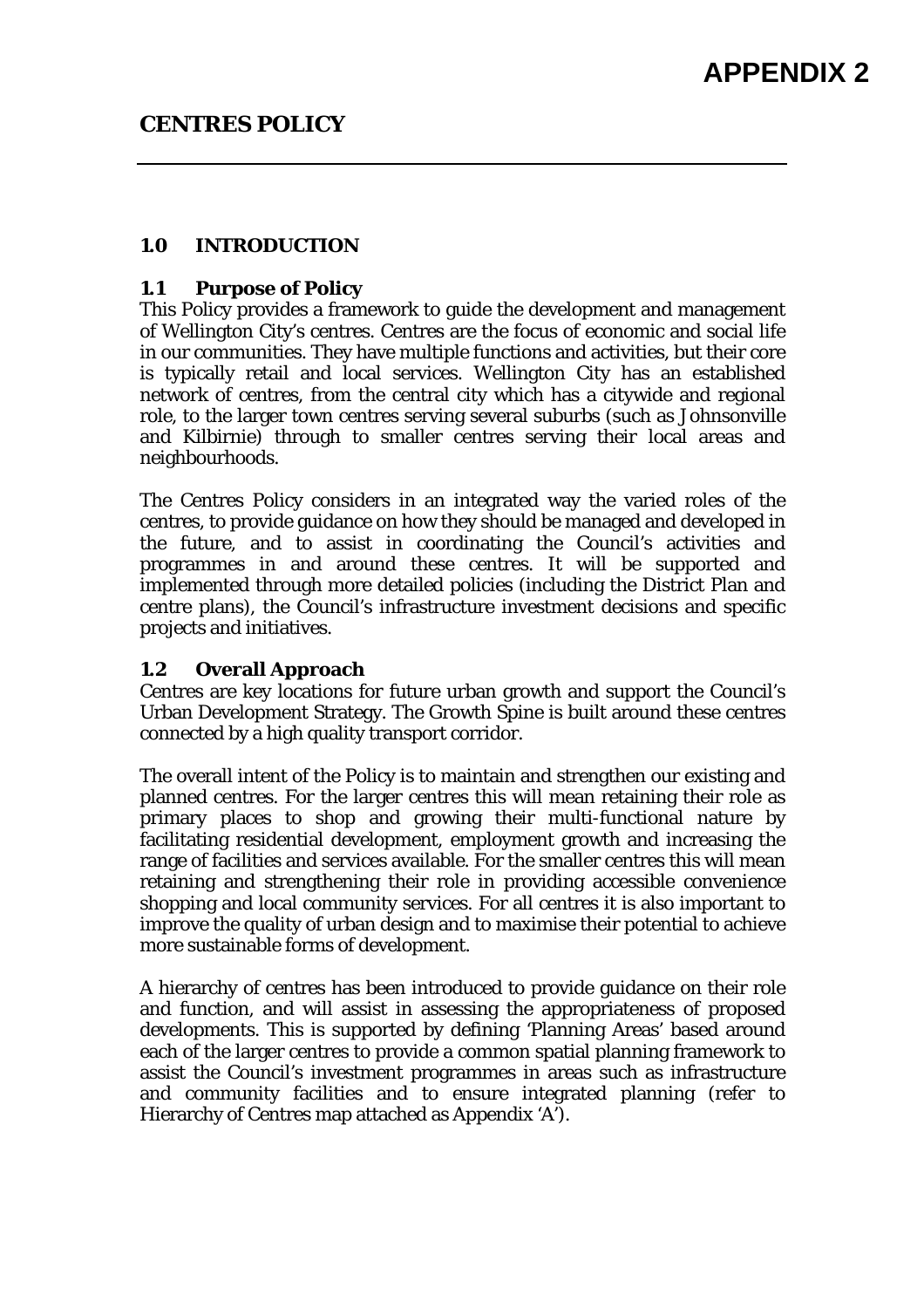# **1.3 Wellington's Centres**

Wellington has a well established network of centres across the city, each with different roles and functions, reflecting their location, population catchment, size and historical development pattern.

The central city has always played a dominant role as the primary centre of both Wellington City and indeed the region as a whole. It continues to be the primary shopping centre (especially for comparison and speciality goods), as well as the major employment centre for the region, a focus for civic and State functions and an entertainment and events hub.

The inner and outer suburbs are also well served by a network of centres, with a relatively even distribution of the six larger sub-regional and town centres through the urban area supported by 30 district and neighbourhood centres. The only identified gaps are in the more recently developed northern suburbs, where some suburbs are growing without suitable access to local convenience shopping or a community focal point. The planned centres for Churton Park and Lincolnshire Farm will help complete the network.

In recent years a number of other retail destinations have been developed, often based on large-format retail activities (ie Rongotai retail park). These have a single-activity focus and do not have the same functions and roles as centres. There are also a number of areas across the city that are primarily used for industrial activities – again these have a single-activity focus and are not considered to be centres.

## **1.4 The Role of Centres**

Centres are the focus for much of the economic and social life of their communities. They provide accessible shopping and local services to meet people's day-to-day needs. The larger the centre - the greater the range of activities and functions typically located there. It is the combination of activities and functions that makes centres particularly important places, as it enables them to deliver a range of environmental, social, economic and cultural benefits.

The role of larger centres should include:

- A nexus for community contact and exchange social activity occurs as a consequence of people moving about in the same space, and centres are the most important places for such meetings, particularly as they are more than often the location for community and entertainment facilities. Centres also have a role in defining our identity and our local community.
- Shopping household spending on retail is second only to spending on housing – this means that retail is a critical factor in the economic viability of centres. Retail (particularly supermarkets and large department stores) makes viable the co-location of specialist retailing and a range of services that are visited less often.
- Public transport nodes all of the city's high-frequency public transport routes pass through or close to centres. People living in and around centres are able to walk to access these services. Even when the primary transport mode is a private vehicle, centres provide significant environmental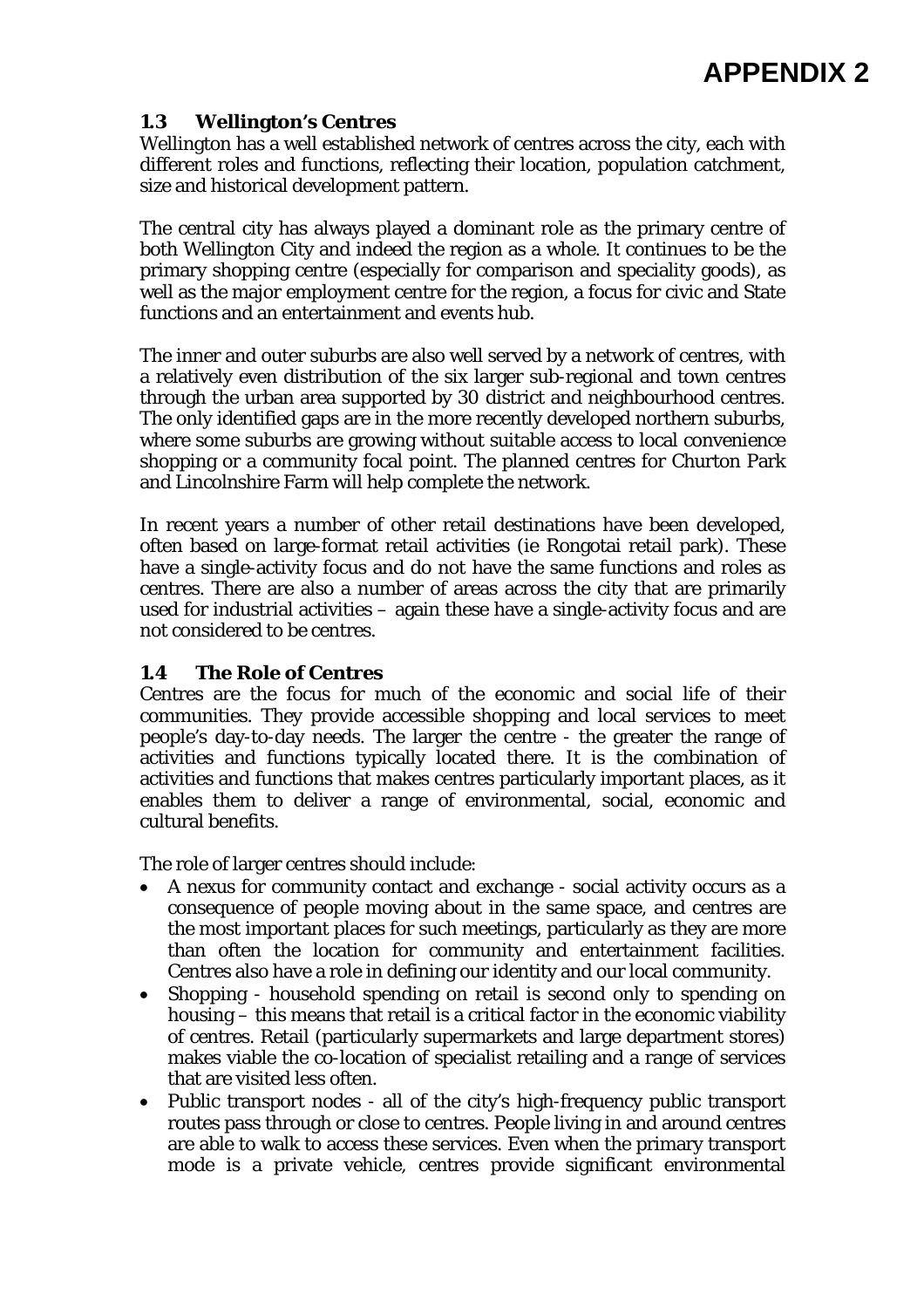benefits, by enabling people to combine one vehicle trip with multiple purposes (ie to shop, access services, visit community facilities, meet other people and go to work). Reducing vehicle emissions is a key element in reducing the city's carbon footprint. Maintaining and strengthening our centres is also important to ensure Wellington has an urban environment that is resilient to future changes such as climate change and peak oil.

- Employment nodes the central city and larger town centres have significant concentrations of employment. Many of the businesses in these centres are within the service sector - one of the growth areas of the economy.
- A focus for intensive residential development centres and their surrounds are also proposed to be the focus for more intensive housing growth over the next 50 years, with the review of infill housing anticipating that 60% of future growth will occur in and around centres.

# **2.0 OBJECTIVES AND POLICIES**

# **Objective 1**

# **To identify the role and function of each centre within Wellington City and provide a spatial framework for integrated planning.**

# *Approach*

*To identify the role and function of each centre, a hierarchy has been introduced (see Appendix 1). The hierarchy classifies each centre based on a range of factors including its comparative size and land area, population catchment, type of retail, range of activities, facilities and services, and levels of accessibility. There are five different types of centres in Wellington: the central city; two sub-regional centres, four town centres; six district centres; and 24 neighbourhood centres. The purpose of this hierarchy is to:* 

- *promote the central city as the primary centre for Wellington City and the rest of the region;*
- *promote the Sub-Regional Centres, Town Centres and District Centres as major centres to service their suburban catchments providing for the weekly shopping, service and community needs;*
- *promote Neighbourhood Centres as performing a vital role in providing day-to-day convenience shopping for the neighbourhood as well as an important focus for neighbourhood services;*
- *ensure that Work Areas and Live/Work Areas (defined in Appendix 1) do not take on the role and function of centres or undermine their viability or vitality;*
- *ensure that development within existing centres (particularly retail or office) does not undermine the role and function of centres higher up in the hierarchy, due to an inappropriate scale.*

*The Wellington Regional Strategy identified the CBD as the key regional centre, and Johnsonville and Kilbirnie as two of eight sub-regional centres. This is being reflected in the review of the Regional Policy Statement.*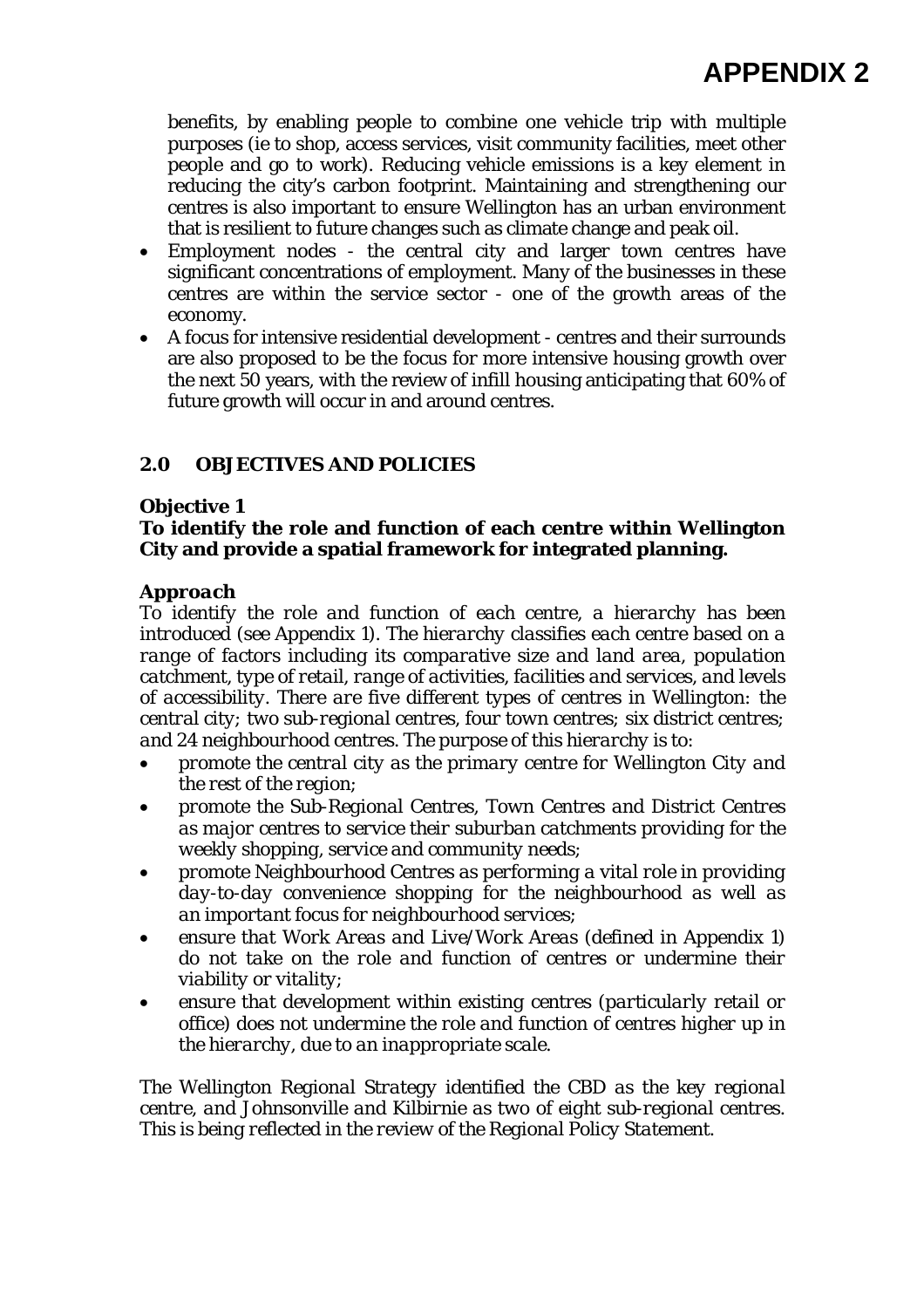*To support the centre hierarchy and to provide a suitable spatial context for integrated centre planning and development, 11 Planning Areas have been identified. These recognise that centres, through their multiple functions, are inextricably linked to their surrounding areas. They provide a context for centre development and integrated planning and have been based on a combination of factors including geographical catchments for centres, topography and physical boundaries, communities of interest, social and political boundaries, and transport and infrastructure networks.* 

# **Policy 1.1**

Retail development within centres should be of a scale and intensity appropriate to the place of that centre in the hierarchy. Redevelopment opportunities are likely to be of greater scale and intensity in the larger centres and of lesser scale and intensity in smaller centres.

# **Policy 1.2**

The identified Planning Areas (and the centres within them) will be used to assist in integrated place-based planning, including the integrated planning of Council activities and programmes.

## **Objective 2**

**To maintain and strengthen the central city as the primary centre within the city and region for shopping, employment, city-living, culture and entertainment, tourism and major events, and ensure that development in other locations does not compromise this role.** 

## *Approach*

*The importance of the central city to both Wellington City and the region as a whole cannot be underestimated. As an employment centre it provides jobs for over 70,000 people (over 30% of all jobs within the region). As a shopping centre it has the largest concentration of retail in the region and is dominant in comparison goods, fashion and speciality shopping. The Golden Mile is of particular importance to the City, and is viewed by investors as Wellington's 'outdoor mall'. As a living environment it now houses over 12,000 people in a range of apartments providing a 'city-living' option for the region's population. It is an entertainment and events centre and a public transport hub, being the terminus for the region's rail network and the main 'conduit' for most of the bus routes. As a national capital, it houses most of the major government departments, Parliament and other national institutions. The importance of the central city to the economic and social health of the whole region is recognised in the Wellington Regional Strategy and the Regional Policy Statement.* 

*The approach is therefore to maintain and strengthen the central city, to ensure that it retains its primacy as an employment and retail centre, to further increase its residential population, and to strengthen its other roles and functions. The concentration of office-based employment in the central city, combined with the significant retail offer of the Golden Mile, and the high quality of the public realm is critical to maintaining the international*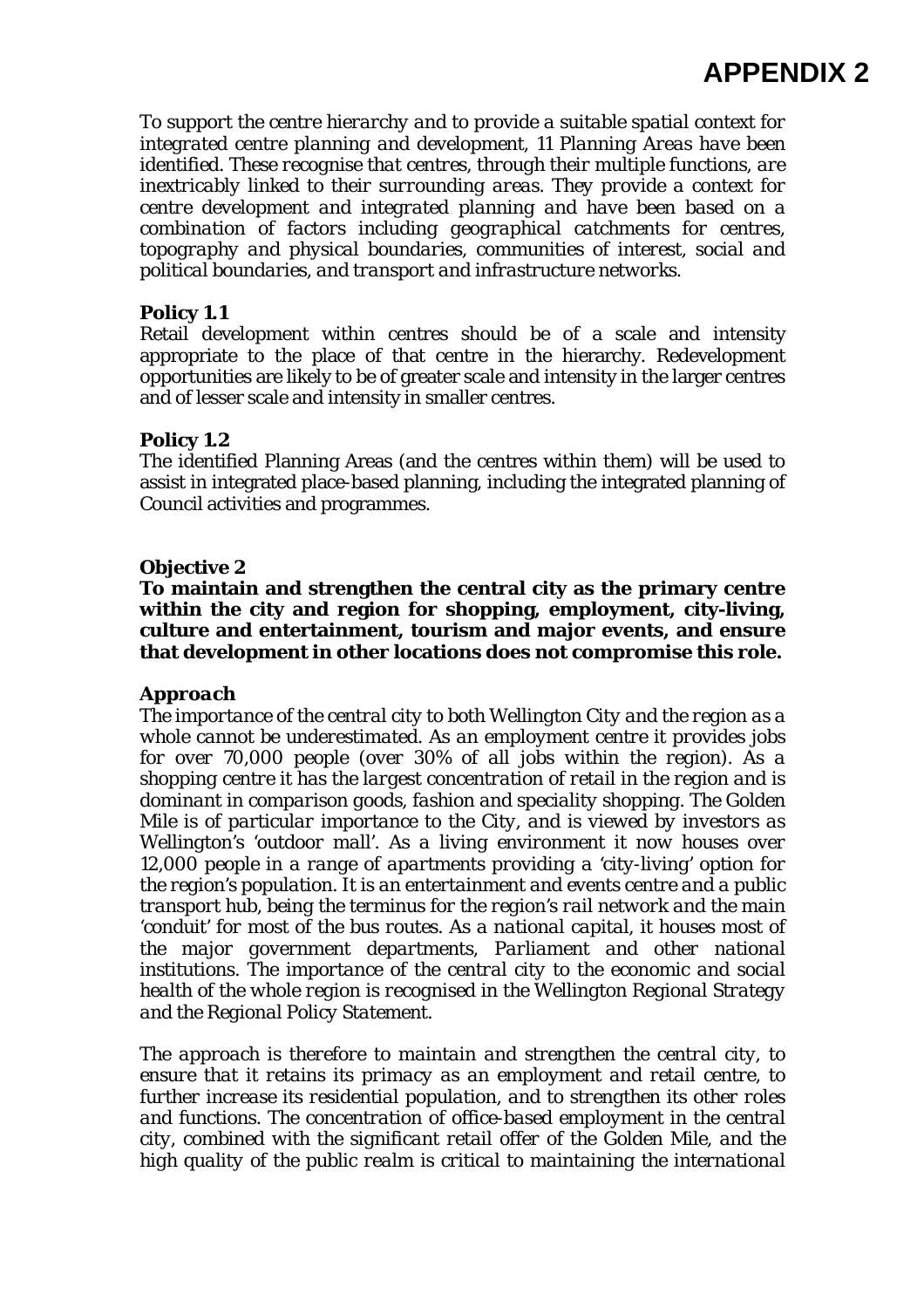*competitiveness of Wellington and achieving sustainable development outcomes.* 

*Plan Change 48 has recently established a robust planning policy to guide the future development of the central city. To support this, a non-statutory framework is proposed to facilitate integrated development and management on a place-based basis, encompassing both Council activities and the activities of other stakeholders.* 

*In addition, Plan Change 66 has introduced new provisions to allow Council to consider and manage the effects of large integrated retail developments proposed in the Central Area and Suburban Centres. Council seeks to ensure that any new development enhances the sustainability of existing retail centres (including the existing hierarchy of centres), does not compromise the sustainability of the transport network, and does not result in the unsustainable location of retail activities.* 

# **Policy 2.1**

The role of Wellington as the nation's capital will be celebrated and strengthened.

# **Policy 2.2**

A Central City Framework will be developed to guide the integrated development and management of the area. This will include the consideration of the following strategies and their implementation at a place-based level:

- Parking Policy;
- Ngauranga to Airport Corridor Plan;
- Review of infill housing;
- Community Facilities Policy;
- Bus Priority Programme;
- Footpath Management Policy;
- Walking and Cycling Policies:
- Climate Change Action Plan;
- Asset Management Plans and Renewals Programme;
- Public Space Development Programme.

## **Policy 2.3**

A focus will continue to be placed on projects to maintain and improve the quality of the public realm in the central city to make it more attractive to businesses, workers, residents and visitors.

## **Policy 2.4**

Retail proposals elsewhere in the city will only be supported where they are of a scale that does not impact on the long-term viability and vitality of the central city.

## **Policy 2.5**

The central city is the preferred location for major office developments (over 5000m2 gross floor area).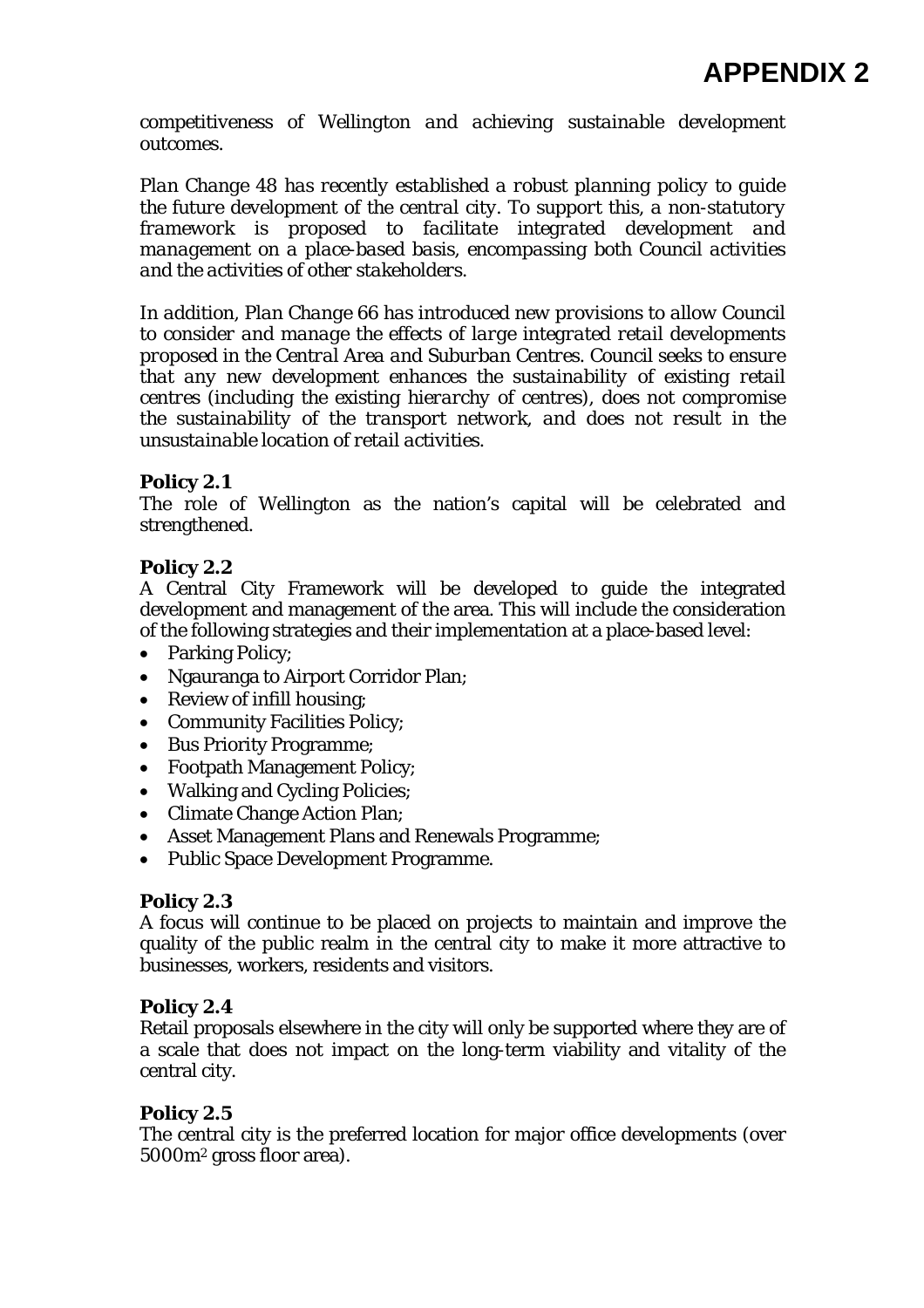#### **Objective 3**

**To strengthen the multi-functional nature of centres, including their role as social and community foci, public transport hubs, places where people live and work, and centres for entertainment, recreation and local services.** 

#### *Approach*

*The Council has a significant influence on the nature of centres through the regulation of development, its investment in infrastructure, improvements to the public realm, through the development of community facilities and its ongoing city management role. It is important that these varied activities and other specific initiatives maximise the benefits to the city through coordination and integration on a place-basis.* 

*A particular proposal under consideration to assist in the future management of our centres is the use of Business Improvement Districts (BIDs). These have been extensively used in other parts of the country (sometimes known as 'Mainstreet' programmes) and overseas and can be an effective way of building local ownership and providing a funding base to address local environmental and social issues and to facilitate economic development opportunities. Marsden Village, Karori, is the only current example of such a mechanism in the city that is funded through targeted rates, however there are other business-led organisations such as the Courtenay Accord and Enterprise Miramar. BIDs are a form of privatepublic partnership that generate funding through a targeted rate on local property owners and/or businesses. They take the form of an incorporated society with a management committee and with members having voting rights.* 

## **Policy 3.1**

Centre plans will be developed to facilitate the strengthening of centres and to ensure integrated and sustainable development. These will integrate Council's aspirations for centres expressed through the Council's policies and planning documents and will be developed as resources allow, in the following priority order:

- 'Growth Spine' nodes central city, Johnsonville, Adelaide Road, and Kilbirnie;
- Centres proposed as 'Areas of Change' for housing intensification as part of the review of infill housing;
- Centres where significant private sector investment is proposed that will impact on the overall form and operation of that centre;
- Other centres (as appropriate).

#### **Policy 3.2**

Centre plans will be supported by the Council through:

- Coordinating planning processes and the provision of services and functions;
- Examining how infrastructure and other public facilities can be improved where gaps are found or opportunities identified;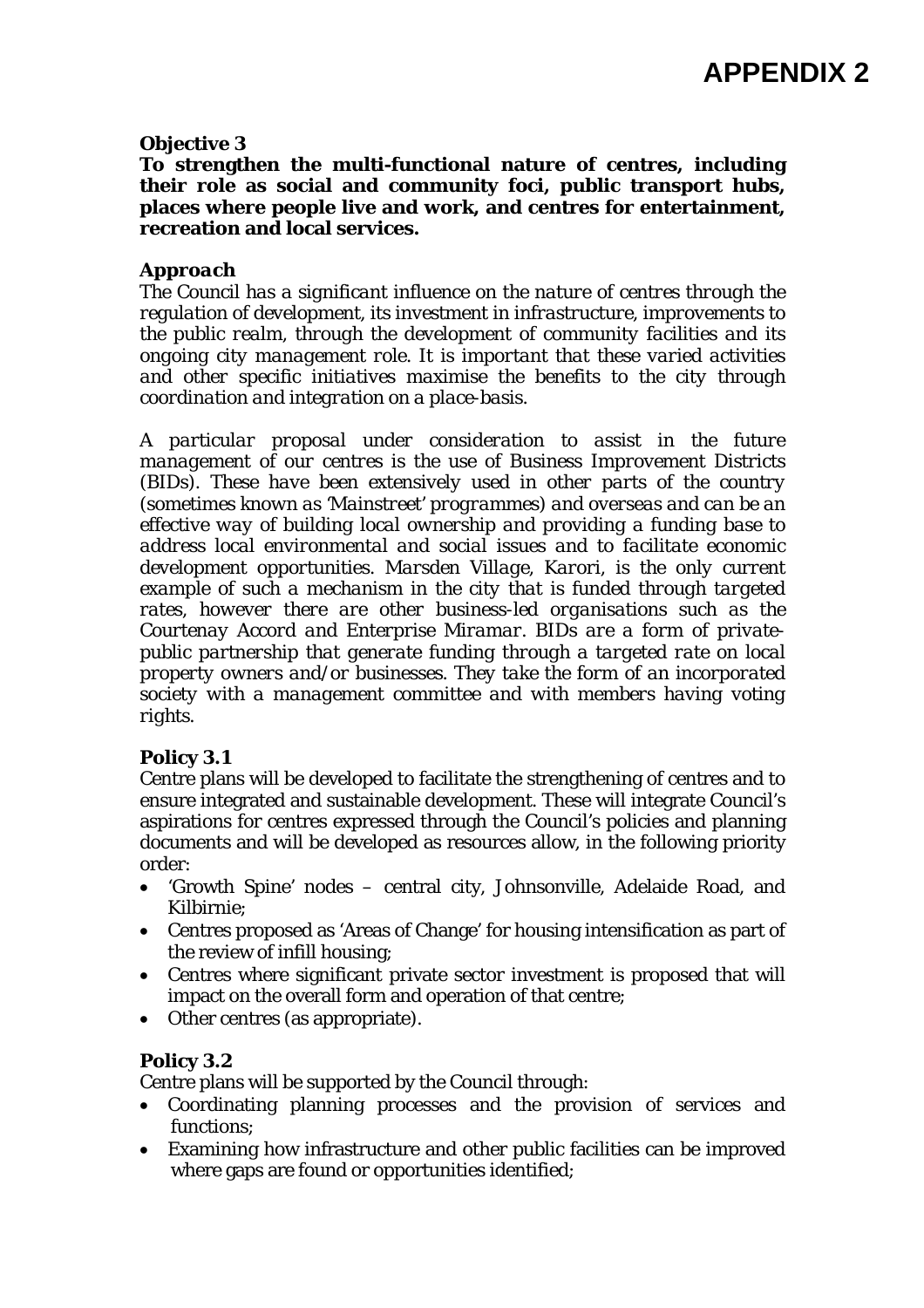- Continuing to focus new or upgraded community facilities in centres;
- Facilitating and encouraging investment in centres by public agencies and private investors;
- Working with businesses to identify opportunities to facilitate investment and improvement;
- Ensuring, in its regulatory capacity, that new development contributes towards the achievement of this Centres Policy;
- Reviewing, as necessary, the District Plan to incorporate and implement centre plans;
- The implementation of Council's Parking Policy.

# **Policy 3.3**

The feasibility of establishing mechanisms such as Business Improvement Districts will be investigated to provide additional tools to:

- Support the implementation of the centre plan programme;
- Build a partnership between business and the Council;
- Improve the ongoing management of centres, and addressing local environmental and social issues;
- Promote investment in each centre:
- Foster local leadership;
- Enhance engagement between the Council, businesses and the community.

# **Policy 3.4**

The Council's programme for public space and centres development will be regularly reviewed to ensure the priorities reflect and support the Council's Urban Development Strategy, and integrate with the following policies and plans:

- Centres Policy:
- Review of infill housing;
- Review of the Suburban Centre chapter of the District Plan;
- Public Space Design Policy;
- Central City Framework;
- Walking and Cycling Policies;
- Community Facilities Policy;
- Asset management plans and renewals programme.

## **Policy 3.5**

New or upgraded community facilities and other public services should, wherever possible, be located in or on the edge of centres. Council will work with central government agencies to encourage the appropriate location of facilities such as schools, hospitals, health services and customer service centres.

# **Objective 4**

**To manage the location of retail activities to ensure they support Wellington's compact urban form, provide for sustainable transport options and an efficient use of resources, and support the long-term vitality and viability of existing centres.**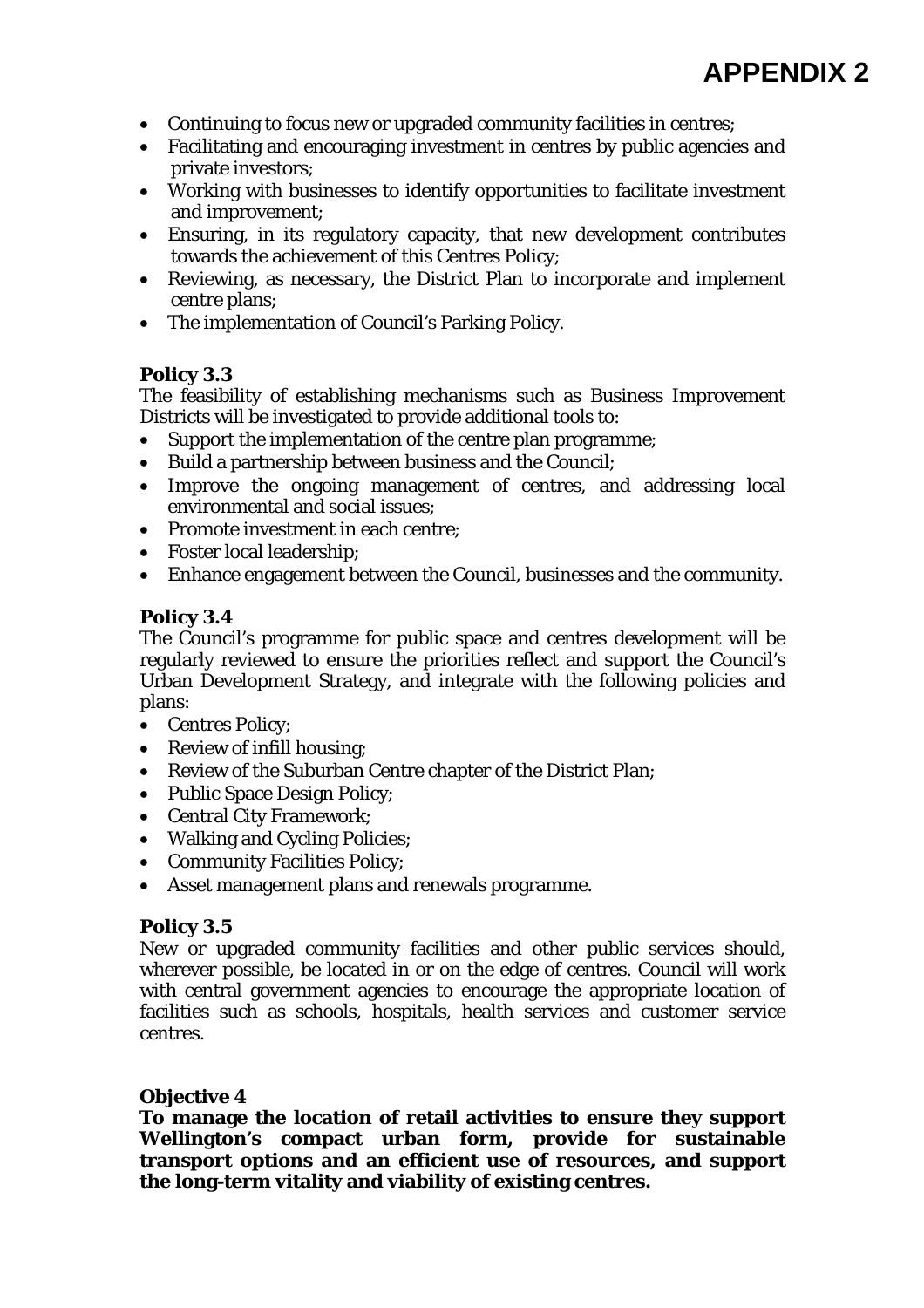## *Approach*

*The development of out-of-centre retail destinations has the potential to adversely affect the viability and vitality of existing centres. Although there has been limited development of this type in the city to date, there is considerable pressure, and opportunities will no doubt continue to emerge as 'windfall' sites come onto the market or as the economics of development changes.* 

*Most out-of-centre retail activity comes with few of the co-location or added economic, environmental and social benefits presented by a mixed-use centre. Whilst they may offer a "price to market" advantage to consumers, due to their low land costs and lower operating costs, this is only one of a number of costs and benefits that have to be considered in assessing the appropriateness of such activities. On the cost side they generate increased total transport trips, higher use of private vehicles and consequent*  environmental impacts. If they are of sufficient scale, and depending on *location, they can also threaten the viability and vitality of existing centres and devalue public spending on infrastructure in existing centres (ie. roads, public transport, public realm, community facilities, and streetscape enhancements). In some cases significant new retail developments may require additional infrastructure to support them at a cost to ratepayers – this can result in duplicated services and increased pressure on already stretched funding.* 

*Retail that falls into the general merchandise category: hypermarkets, supermarkets or clothing and fashion categories, regardless of whether it is large-format or not, generates high levels of repeat visitation and can generate much greater economic, social and environmental benefits if it is located in a mixed-activity centre and co-located with other complementary or even competitive stores.* 

*On the other hand, yard-based retail, trade-based retail and bulky goods retail generate infrequent visits as the purchase price is high and the goods for sale are often not consumables but capital assets. Stores selling these goods are by necessity of the product - large, requiring extensive building footprints, large servicing and car parking areas. They are often not suitable or viable to locate in centres, and an out-of-centre location can be justified.* 

#### **Policy 4.1**

Any proposal for larger-scale retail development outside of a centre will not be supported unless it can demonstrate that it will:

- be able to be accessed by a variety of modes including public transport, walking and cycling;
- not generate significant adverse effects from trip patterns, travel demand and car use;
- not have significant adverse impacts on the economic performance and viability of existing centres;
- not require further direct or indirect investment in public infrastructure or facilities that cannot be funded from development contributions;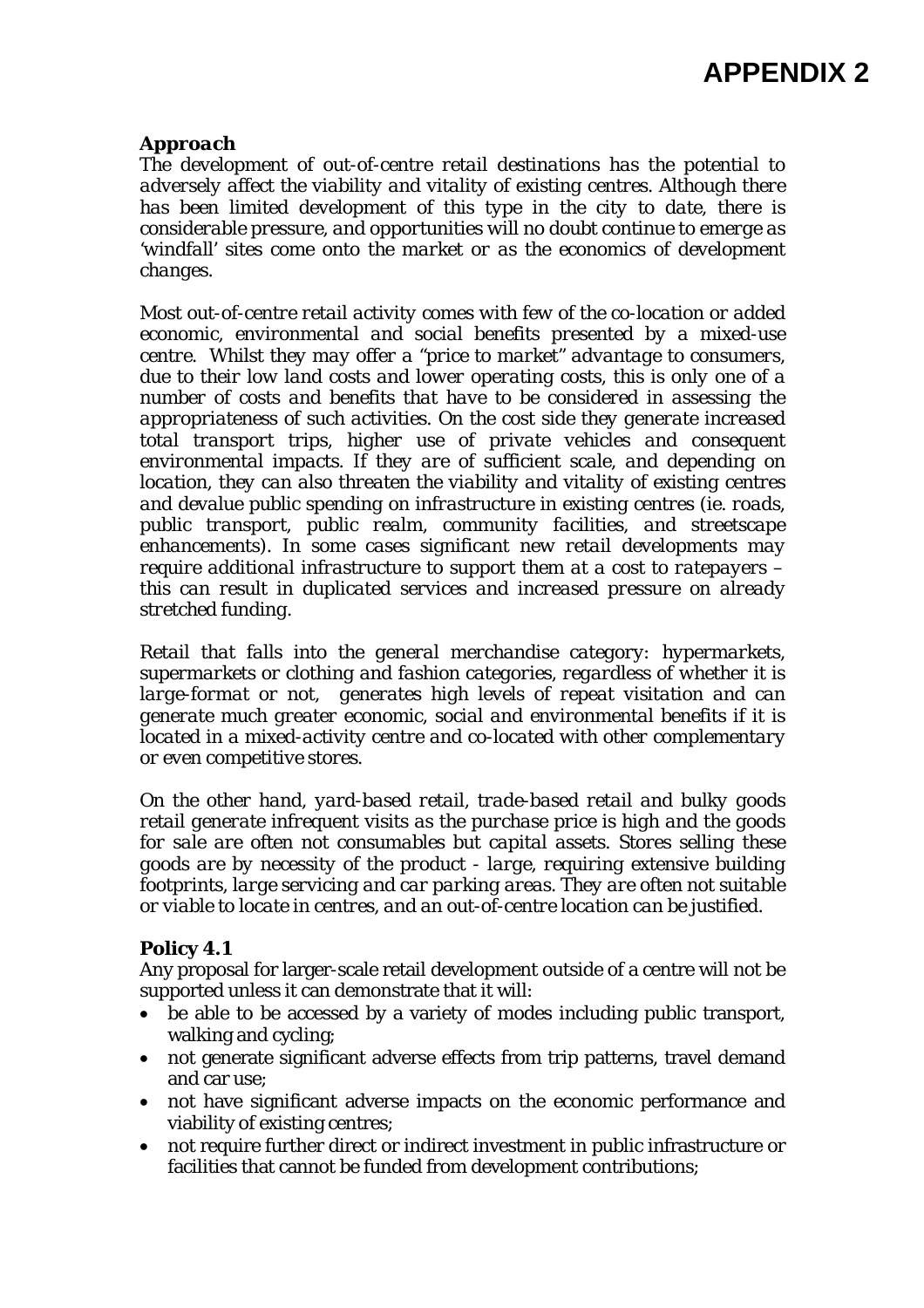• not adversely impact either directly or indirectly on existing public infrastructure.

# **Policy 4.2**

Proposals for supermarkets (and hypermarkets selling fresh produce) will generally only be supported within or on the edge of existing centres.

# **Policy 4.3**

The Council has the following preferences for locating larger-format retail within the City:

| <b>Large Format Retail Activity</b>                         | <b>Locational Preferences</b> |                   |
|-------------------------------------------------------------|-------------------------------|-------------------|
|                                                             | <b>Centres</b>                | <b>Work Areas</b> |
|                                                             |                               | Live / Work       |
|                                                             |                               | <b>Areas</b>      |
| (a) Yard-based activities (ie. building supplies, garden    |                               |                   |
| centres, car sales, agricultural supplies)                  |                               |                   |
| (b) Trade suppliers (ie. tiles, paint, electrical supplies, |                               |                   |
| plumbing supplies, catering supplies)                       |                               |                   |
| (c) Bulky comparison goods (ie. whiteware and               |                               |                   |
| appliances, furniture, office products,<br>carpets.         |                               |                   |
| bedding)                                                    |                               |                   |
| (d)<br>General merchandise (ie. supermarkets,               |                               |                   |
| hypermarkets, discount stores, department stores,           |                               |                   |
| homewares, clothing)                                        |                               |                   |

# **Policy 4.4**

Opportunities to establish a new large-format retail node (but excluding any 'General Merchandise' categories) will be investigated. This should be located on the edge of an existing centre where it can be accessible by a range of transport nodes and without affecting the long-term viability and vibrancy of the central city or existing town centres.

## **Objective 5**

**To support centres through targeting future residential growth in and around those centres identified as suitable for change due to good transport accessibility, suitable physical characteristics and lower sensitivity to changes to character.** 

# *Approach*

*The review of infill housing has identified 'Areas of Change' where future residential intensification could occur over the next 50 years. All of these are based in and around centres because these areas offer the greatest benefits. Residential development can support the long-term viability and vitality of centres by increasing populations within areas within walking distance, increasing the number of people on the streets and using facilities and services, improving night-time safety, and maximising the utilisation of existing public transport networks.* 

# **Policy 5.1**

Residential development in all centres will be supported where it:

Enhances the viability and vitality of the centre;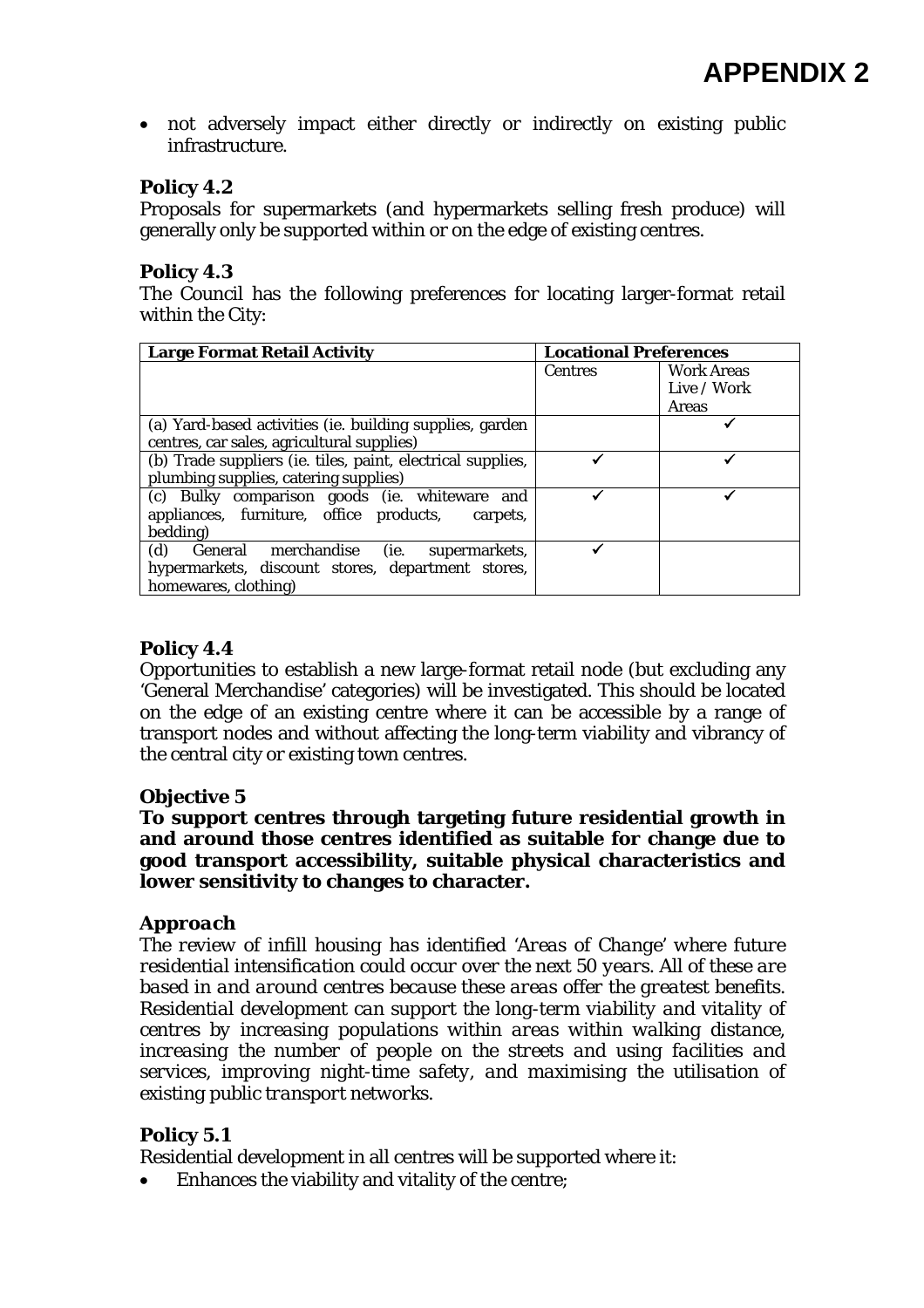- Utilises upper floors of buildings;
- Maintains active ground-floor activities;
- Provides a secure and pleasant environment for the occupiers.

#### **Policy 5.2**

Residential development within larger centres identified as 'Areas of Change' should be of a higher density and based on apartment typologies.

#### **Policy 5.3**

Residential development in areas around centres and identified as 'Areas of Change' should be medium-density and be based on townhouse and unit typologies.

#### **Objective 6**

#### **To ensure there is a sufficient supply of land available for industrial activities to meet the long-term needs of the city.**

#### *Approach*

*In the early 1990s the Council adopted a new approach to managing all of the centres outside of the central city. This created a single District Plan zoning (Suburban Centre) that applies to all of the city's centres (excluding the central city) as well as industrial areas and other mixed-use areas. The rules for this zone placed no restriction on activities, subject to compliance with basic environmental standards such as noise, glare, servicing and parking.* 

*In some centres this zoning has facilitated a significant shift in the mix of activities. One of the most notable trends has been the move of residential and retail activities into areas previously dominated by commercial and industrial uses, where existing industrial activities 'lose out' to the highest and best land use activities.* 

*Research undertaken for the Council has identified that the availability of industrial and employment land within Wellington City will be in short supply in the future and that there is a need to recognise that a broad range of industrial activities are not occurring in Wellington. Forecast projections indicate that there will be a substantial increase in land demand for industrial land of between 77-100 hectares over the 2007-2021 period – there is insufficient industrial land supplied within Wellington City to cater for this projected demand.* 

*The existing market-led approach has the potential to restrict the growth of service industries which are critical in particular, to the overall economy of the city, and also affect the integrity and character of these traditionally industrial nodes.*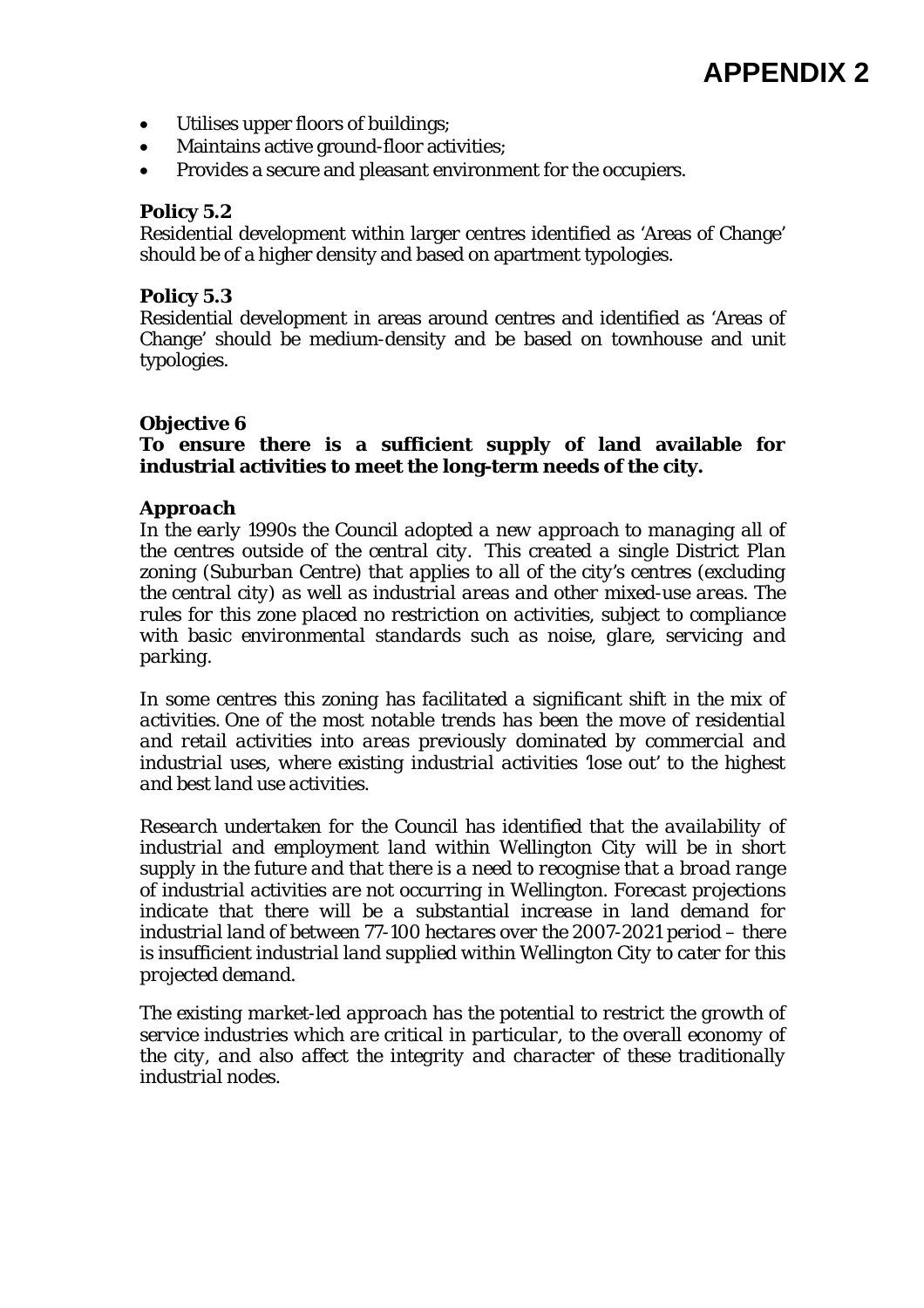# **Policy 6.1**

Work Areas and Live Work Areas should not take on the role and functions of centres although a limited range of ancillary services that meet local needs and maximise accessibility may be appropriate.

### **Policy 6.2**

The development of non-industrial uses in Work Areas will be controlled through the District Plan by limiting the scale and type of non-industrial use locating there.

## **Objective 7**

## **To improve the urban design quality of all centres and build on their sense of place.**

### *Approach*

*The only urban design assessment currently applicable to development in the Suburban Centre zone is for retail activities over 500m2 (under Plan Change 52) and for multi-unit residential development. Consultation as part of the Suburban Centre review has revealed strong support (84% of respondents) for improving the quality of urban design in centres. Development in centres has a particular public prominence that deserves special attention and the design of buildings and spaces around them have a strong influence on the public realm where social interaction occurs. As such, it is proposed to widen the triggers for urban design assessment in centres and where possible to apply specific rules to improve outcomes. This broadly follows the approach taken in the central city (Plan Change 48).* 

*Public feedback on the Draft Centres Policy highlighted again that there is strong support (78%) for the improvement of urban design quality of all centres through the development of a centres design guide and taking design into account in assessing resource consents for new developments.* 

## **Policy 7.1**

The quality of urban design in centres will be improved by including in the District Plan:

- a Suburban Centres Design Guide;
- wider triggers for design assessment;
- requirements for 'active street frontages' (ie pedestrian access points, verandahs, glazing);
- requirements for the location and design of surface car parking;
- place-based plans (ie centre plans, urban design frameworks) to provide additional guidance to assessment;
- investigating and identifying heritage and character areas where appropriate.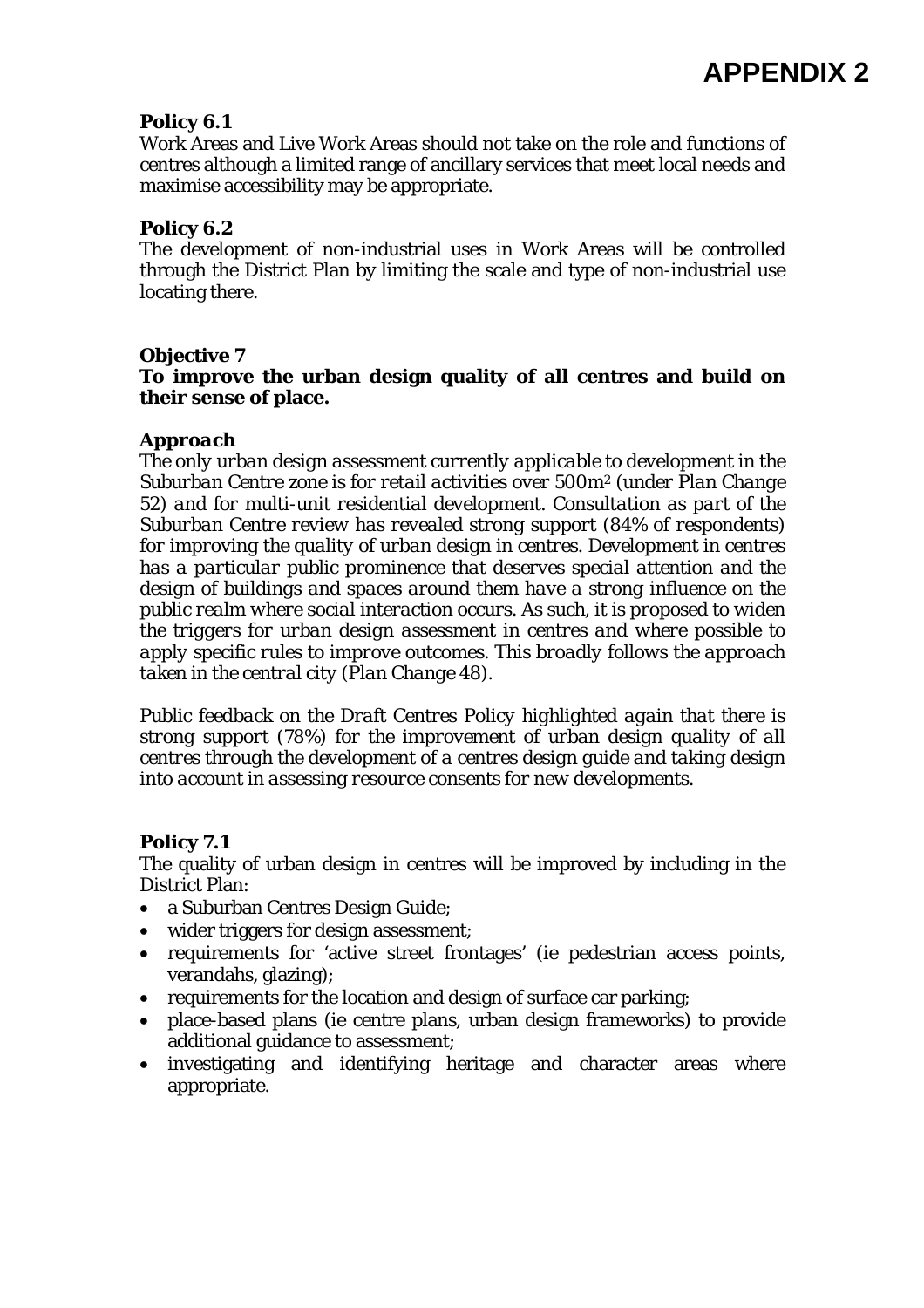### **APPENDIX 1 - CENTRE HIERARCHY**

| <b>CENTRE TYPE</b>                     | <b>FUTURE ROLES AND FUNCTIONS</b>                                                                                                                |  |
|----------------------------------------|--------------------------------------------------------------------------------------------------------------------------------------------------|--|
|                                        |                                                                                                                                                  |  |
| <b>Central City<sup>1</sup></b>        | servicing the whole City/region<br>$\equiv$                                                                                                      |  |
|                                        | extensive retail offer (ie >100,000m <sup>2</sup> total floorspace)<br>$\overline{\phantom{a}}$                                                  |  |
|                                        | several department stores and full range of retail goods                                                                                         |  |
|                                        | and specialist stores<br>civic centre and centre of government<br>$\overline{\phantom{a}}$                                                       |  |
|                                        | major regional employment node (including large                                                                                                  |  |
|                                        | corporate offices)                                                                                                                               |  |
|                                        | central community facilities<br>$\blacksquare$                                                                                                   |  |
|                                        | extensive residential uses (ie apartments)                                                                                                       |  |
|                                        | extensive recreational and entertainment activities                                                                                              |  |
|                                        | major cultural institutions                                                                                                                      |  |
|                                        | visitor facilities, including accommodation                                                                                                      |  |
|                                        | high level of pedestrian activity                                                                                                                |  |
|                                        | central public transport hub<br>$\blacksquare$                                                                                                   |  |
|                                        | extensive on-street and off-street parking<br>$\overline{\phantom{a}}$                                                                           |  |
|                                        |                                                                                                                                                  |  |
| Sub-Regional <sup>2</sup>              | servicing a significant part of the city or region<br>$\frac{1}{2}$                                                                              |  |
| Johnsonville<br>Kilbirnie <sup>3</sup> | significant retail offer (ie between 20,000 - 50,000m <sup>2</sup><br>$\overline{\phantom{a}}$                                                   |  |
|                                        | total floorspace)                                                                                                                                |  |
|                                        | anchored by traditional main street, with at least one or<br>$\overline{\phantom{a}}$<br>more large supermarket and department store, and a wide |  |
|                                        | range of retail goods, some specialist stores                                                                                                    |  |
|                                        | civic or government services                                                                                                                     |  |
|                                        | major employment node                                                                                                                            |  |
|                                        | hub for community facilities                                                                                                                     |  |
|                                        | residential uses above ground floor                                                                                                              |  |
|                                        | range of recreational and entertainment activities<br>$\equiv$                                                                                   |  |
|                                        | medium-scale office uses                                                                                                                         |  |
|                                        | high level of pedestrian activity on main street                                                                                                 |  |
|                                        | sub-regional public transport hub<br>$\overline{\phantom{a}}$                                                                                    |  |
|                                        | significant on-street and off-street parking                                                                                                     |  |
| <b>Town Centres</b>                    |                                                                                                                                                  |  |
| Karori<br>٠                            | servicing one or more suburbs<br>$\blacksquare$<br>large retail offer (ie between 10,000 - 20,000m <sup>2</sup> total                            |  |
| <b>Miramar</b><br>٠                    | floorspace)                                                                                                                                      |  |
| <b>Newtown</b>                         | anchored by traditional main street, with at least one or                                                                                        |  |
| Tawa                                   | more large supermarket and a range of retail goods                                                                                               |  |
|                                        | some civic or government services                                                                                                                |  |
|                                        | employment node                                                                                                                                  |  |
|                                        | range of community facilities                                                                                                                    |  |
|                                        | residential uses above ground floor                                                                                                              |  |
|                                        | recreational and entertainment activities                                                                                                        |  |
|                                        | medium-scale professional office uses                                                                                                            |  |

<span id="page-11-0"></span>l <sup>1</sup> The Wellington Regional Strategy identified the CBD as the key regional centre. This is being reflected in the review of the Regional Policy Statement.

<span id="page-11-2"></span><span id="page-11-1"></span><sup>2</sup> The Wellington Regional Strategy identified Johnsonville and Kilbirnie as two of eight subregional centres. This is being reflected in the review of the Regional Policy Statement. <sup>3</sup> The Kilbirnie Sub-Regional Centre is not a tightly defined area in the same way as Johnsonville – it is instead made up of several parts that are located within a wider catchment, but which together have the characteristics of a sub-regional centre. It consists of the town centre itself, major community-based facilities such as the Wellington Regional Aquatic Centre and the proposed Indoor Community Sports Centre; employment and largeformat retail nodes around the Western Apron and Rongotai West and the Wellington International Airport. Building and improving connections between these parts will be a key aim of this Policy.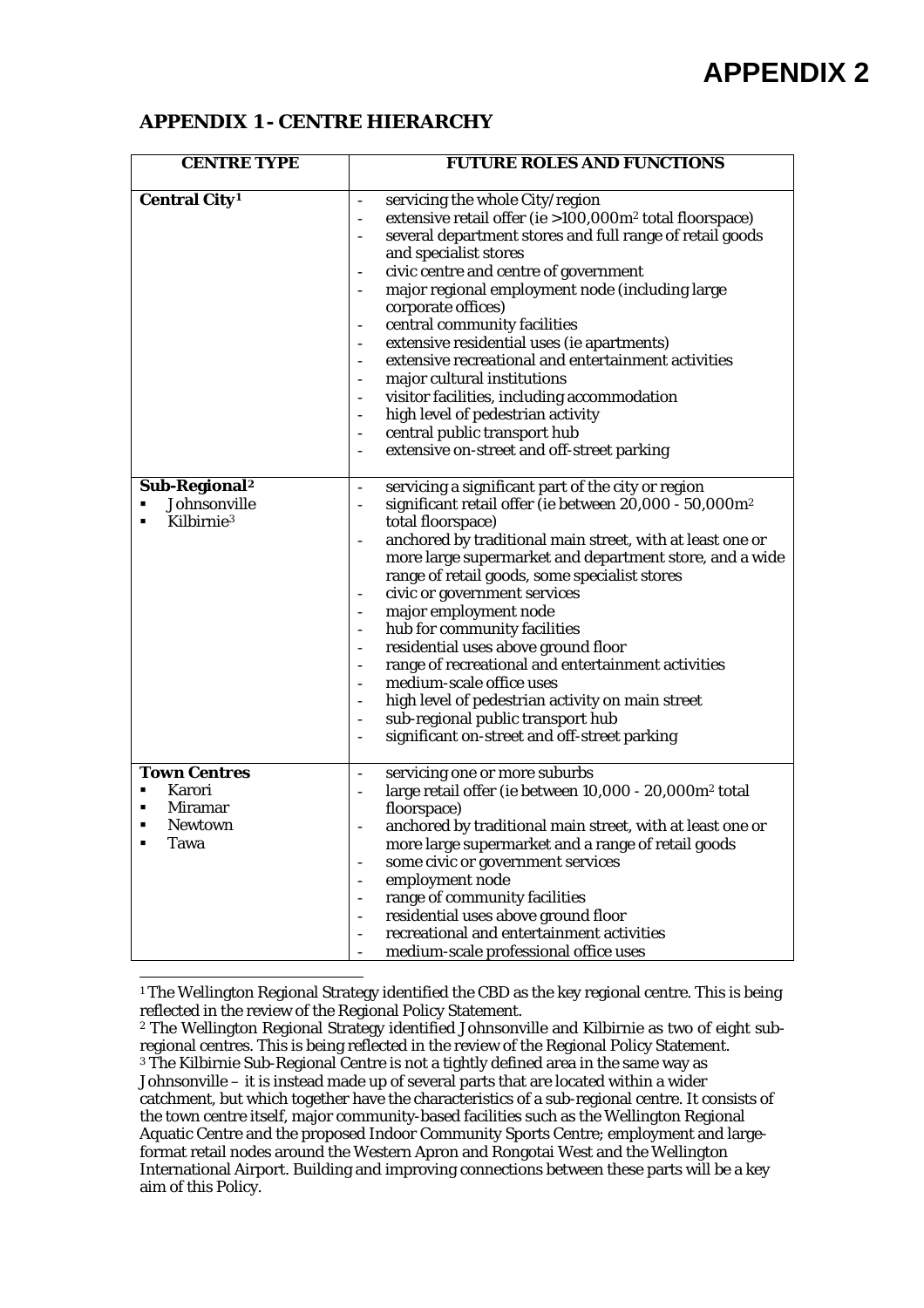| <b>District Centres</b><br><b>Brooklyn</b><br>$\blacksquare$<br><b>Churton Park4</b><br>$\blacksquare$<br><b>Crofton Downs</b><br>٠<br><b>Island Bay</b><br>٠<br>Khandallah<br>٠<br><b>Newlands</b><br>٠                                                                                                                                                                                                                                                                                                                                                                                                                                                                                                                                                                 | high level of pedestrian activity on main street<br>÷,<br>very good accessibility by public transport<br>$\overline{\phantom{a}}$<br>on-street and off-street parking<br>$\overline{\phantom{0}}$<br>servicing surrounding suburb<br>$\blacksquare$<br>moderate retail offer (ie <10,000m <sup>2</sup> total floorspace)<br>$\overline{\phantom{m}}$<br>including convenience-based retail servicing day-to-day<br>needs and small/medium supermarket<br>residential uses above ground floor<br>$\qquad \qquad \blacksquare$<br>community facilities and services<br>$\overline{\phantom{a}}$<br>recreational and entertainment activities<br>$\overline{\phantom{a}}$<br>small-scale professional office uses<br>$\overline{\phantom{a}}$<br>very good accessibility by public transport<br>$\overline{\phantom{a}}$<br>on-street and limited off-street parking<br>$\overline{\phantom{a}}$ |
|--------------------------------------------------------------------------------------------------------------------------------------------------------------------------------------------------------------------------------------------------------------------------------------------------------------------------------------------------------------------------------------------------------------------------------------------------------------------------------------------------------------------------------------------------------------------------------------------------------------------------------------------------------------------------------------------------------------------------------------------------------------------------|-----------------------------------------------------------------------------------------------------------------------------------------------------------------------------------------------------------------------------------------------------------------------------------------------------------------------------------------------------------------------------------------------------------------------------------------------------------------------------------------------------------------------------------------------------------------------------------------------------------------------------------------------------------------------------------------------------------------------------------------------------------------------------------------------------------------------------------------------------------------------------------------------|
| <b>Neighbourhood Centres</b><br><b>Aro Valley</b><br>٠<br><b>Berhampore</b><br>$\blacksquare$<br>Broadway, Strathmore<br>٠<br><b>Constable Street,</b><br>٠<br><b>Newtown</b><br>Crofton Road, Ngaio<br>٠<br>Darlington Road,<br>٠<br><b>Miramar</b><br>Hataitai<br>٠<br>Kelburn<br>٠<br><b>Lincolnshire Farm</b><br>٠<br>Neighbourhood Centre <sup>2</sup><br>Linden<br>٠<br>Marsden Village<br>٠<br><b>Mersey Street, Island</b><br>٠<br>Bay<br><b>Newlands Road</b><br>٠<br><b>Ngaio</b><br>٠<br>Northland<br>٠<br>Onepu Road, Lyall Bay<br>٠<br>Roseneath<br>٠<br>Seatoun<br>٠<br><b>Shorland Park shops,</b><br>٠<br><b>Island Bay</b><br><b>Standen Street shops,</b><br>٠<br>Karori<br><b>Strathmore</b><br>٠<br>Thorndon<br>Tringham Street, Karori<br>Wadestown | servicing surrounding residential neighbourhood<br>$\blacksquare$<br>small retail offer based on convenience-based retail (ie<br>$\overline{\phantom{a}}$<br><2,000m <sup>2</sup> total floorspace) servicing day-to-day needs<br>community services<br>$\blacksquare$<br>small-scale professional offices and specialist retail<br>$\overline{\phantom{a}}$<br>easy pedestrian access to neighbourhood area<br>$\overline{\phantom{a}}$<br>good accessibility by public transport<br>$\blacksquare$<br>generally on-street parking<br>$\overline{a}$                                                                                                                                                                                                                                                                                                                                         |

| <b>OTHER AREAS</b><br>(Not Centres) | <b>FUTURE ROLES AND FUNCTIONS</b>                           |
|-------------------------------------|-------------------------------------------------------------|
| <b>Work Areas</b>                   | servicing sub-regional/regional catchment                   |
| <b>Collins Avenue</b>               | high proportion of employment activities                    |
| <b>Grenada North</b>                | vard-based activities, trade suppliers and limited large-   |
| <b>Kiwi Point Quarry</b>            | format retail activities (excluding general merchandise) as |
| Landfill                            | per Policy 4.3                                              |
| Lincolnshire Farm <sup>5</sup>      | no community or entertainment facilities                    |

<span id="page-12-0"></span><sup>4</sup> Proposed centre, not yet constructed

l

<span id="page-12-1"></span><sup>5</sup> Proposed business park (Plan Change 45) not yet constructed.

<sup>6</sup> Subject to Plan Change 47.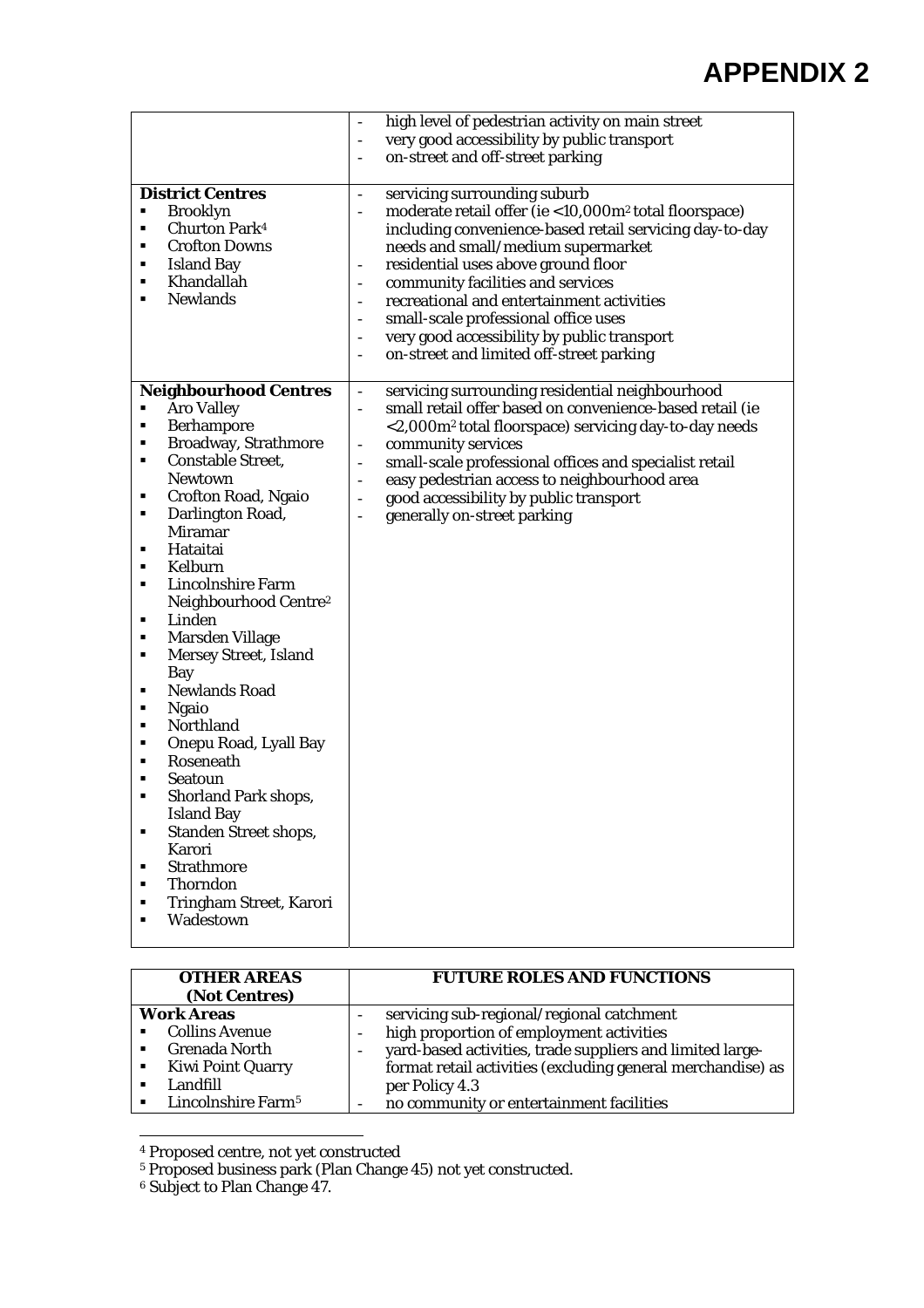| Newlands Ngauranga              | no supermarkets and limited food retailing                    |
|---------------------------------|---------------------------------------------------------------|
| Ngauranga                       | no residential activities                                     |
| Rongotai East                   | offices ancillary to main activity on site<br>$\overline{a}$  |
| Rongotai South<br>٠             | small-scale retail ancillary to main activity on site<br>-    |
| Takapu Island <sup>6</sup><br>٠ | low pedestrian volumes                                        |
| <b>Tawa Street, Tawa</b><br>п   | moderate accessibility by public transport at peak times<br>- |
|                                 |                                                               |
| <b>Live/Work Areas</b>          | Mixed uses, including:                                        |
| Adelaide Road                   | employment activities, light industrial, commercial and       |
| Glenside                        | business services, limited large-format retail activities     |
| <b>Greta Point</b>              | (excluding general merchandise) as per Policy 4.3,            |
| Kaiwharawhara                   | recreational and entertainment uses, residential activities,  |
| <b>Miramar South</b>            | local community services                                      |
|                                 |                                                               |
| Oxford Street, Tawa             |                                                               |
| Park Road, Miramar              |                                                               |
| Rongotai West                   |                                                               |
| Ropa Lane, Miramar              |                                                               |
| Shelly Bay <sup>7</sup>         |                                                               |
| <b>Southern Newtown</b>         |                                                               |
| <b>Tawa East</b>                |                                                               |
| <b>Tawa South</b><br>▪          |                                                               |
|                                 |                                                               |
|                                 |                                                               |

<span id="page-13-0"></span>l 7 Land currently largely vacant awaiting Port Nicholson claim resolution.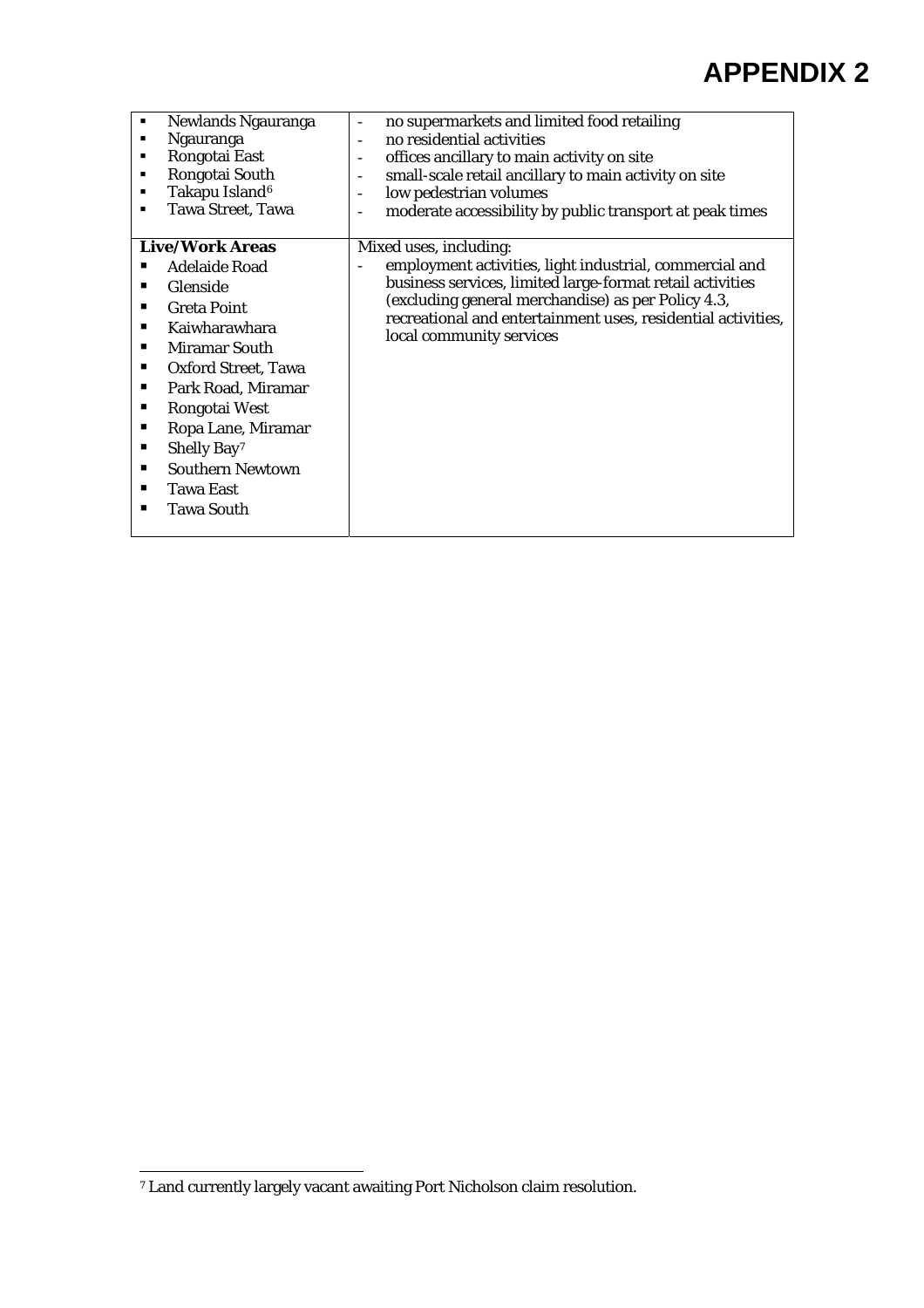# **APPENDIX 2 – PLANNING AREAS**

| <b>PLANNING</b><br><b>AREA</b> | <b>SUBURBS</b>                                                                                                                                                         | <b>CENTRES</b>                                                                                                                                                                                                                                                                               |
|--------------------------------|------------------------------------------------------------------------------------------------------------------------------------------------------------------------|----------------------------------------------------------------------------------------------------------------------------------------------------------------------------------------------------------------------------------------------------------------------------------------------|
| 1                              | Tawa<br><b>Takapu Valley</b><br><b>Grenada North</b>                                                                                                                   | <b>Town Centre</b><br>Tawa<br>$\bullet$<br>Neighbourhood Centre<br>Linden<br>$\bullet$                                                                                                                                                                                                       |
| $\mathbf{2}$                   | <b>Churton Park</b><br>Glenside<br><b>Grenada Village</b><br>Horokiwi<br>Woodridge<br>Paparangi<br><b>Newlands</b><br>Johnsonville<br>Ngauranga<br><b>Broadmeadows</b> | <b>Sub-Regional Centre</b><br>Johnsonville<br>$\bullet$<br><b>District Centres</b><br><b>Churton Park</b><br>$\bullet$<br><b>Newlands</b><br>$\bullet$<br><b>Neighbourhood Centres</b><br><b>Lincolnshire Farm</b><br>$\bullet$<br>Neighbourhood Centre<br><b>Newlands Road</b><br>$\bullet$ |
| 3                              | <b>Makara</b><br>Makara Beach<br><b>Ohariu</b>                                                                                                                         |                                                                                                                                                                                                                                                                                              |
| 4                              | Khandallah<br><b>Ngaio</b><br>Kaiwharawhara<br>Wadestown<br>Northland<br>Wilton<br><b>Crofton Downs</b>                                                                | <b>District Centres</b><br><b>Crofton Downs</b><br>$\bullet$<br>Khandallah<br>$\bullet$<br><b>Neighbourhood Centres</b><br><b>Crofton Road</b><br>$\bullet$<br>Ngaio<br>$\bullet$<br>Northland<br>$\bullet$<br>Wadestown<br>$\bullet$                                                        |
| 5                              | Karori                                                                                                                                                                 | <b>Town Centre</b><br>Karori<br>$\bullet$<br><b>Neighbourhood Centres</b><br><b>Marsden Village</b><br>$\bullet$<br><b>Standen Street shops</b><br>$\bullet$<br><b>Tringham Street</b><br>٠                                                                                                  |
| 6                              | Kelburn<br><b>Aro Valley</b><br>Highbury<br><b>Brooklyn</b><br>Vogeltown<br>Mornington<br>Kingston                                                                     | <b>District Centre</b><br><b>Brooklyn</b><br>٠<br><b>Neighbourhood Centres</b><br><b>Aro Valley</b><br>$\bullet$<br>Kelburn<br>$\bullet$                                                                                                                                                     |
| 7                              | Thorndon<br>Pipitea<br><b>Wellington Central</b><br>Te Aro<br>Mt Cook                                                                                                  | <b>Central City</b><br>$\bullet$<br>Neighbourhood Centres<br>Roseneath<br>$\bullet$<br>Thorndon<br>$\bullet$                                                                                                                                                                                 |